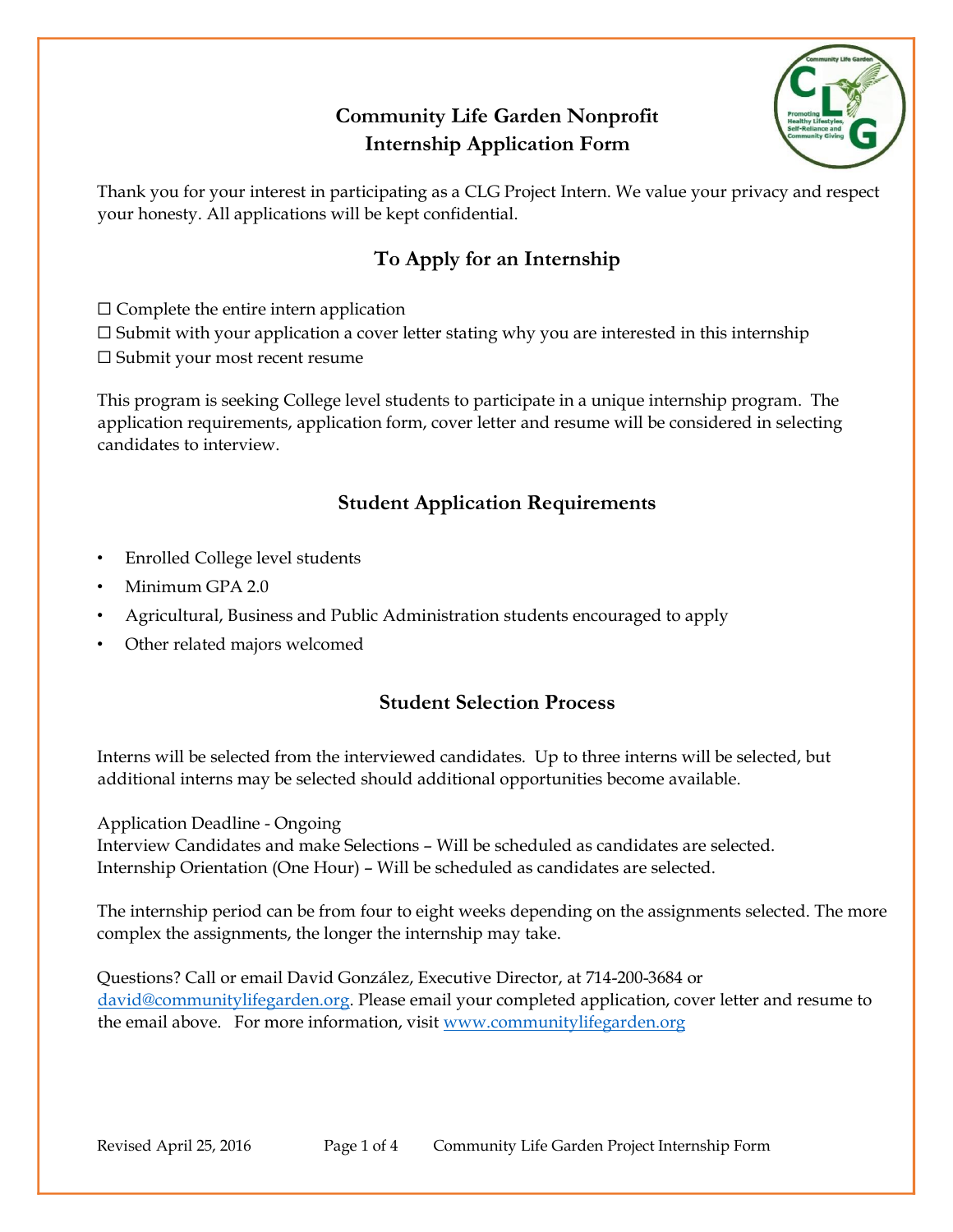| <b>Section 1: Volunteer Information</b> | Promoting<br>Healthy Lifestyles,<br>Self-Reliance and<br>Community Giving |
|-----------------------------------------|---------------------------------------------------------------------------|
|                                         |                                                                           |
|                                         |                                                                           |
|                                         |                                                                           |
|                                         |                                                                           |
|                                         |                                                                           |
|                                         |                                                                           |

**Sample questions to answer in your cover letter (You don't need to answer all):**

What specific knowledge and skills would you like to gain from this internship?

What do you hope to achieve by participating in this internship?

What special skills or interests do you have?

What has made volunteer experiences meaningful for you in the past?

How will this internship relate to your academic experience?

### **Section 2: Volunteer/Internship History**

Do you have volunteer/Internship experience?  $\Box$  Yes  $\Box$  No If yes, please list, beginning with present or most recent experience*.*

| Please add additional Sheet if necessary. |  |
|-------------------------------------------|--|

Revised April 25, 2016 Page 2 of 4 Community Life Garden Project Internship Form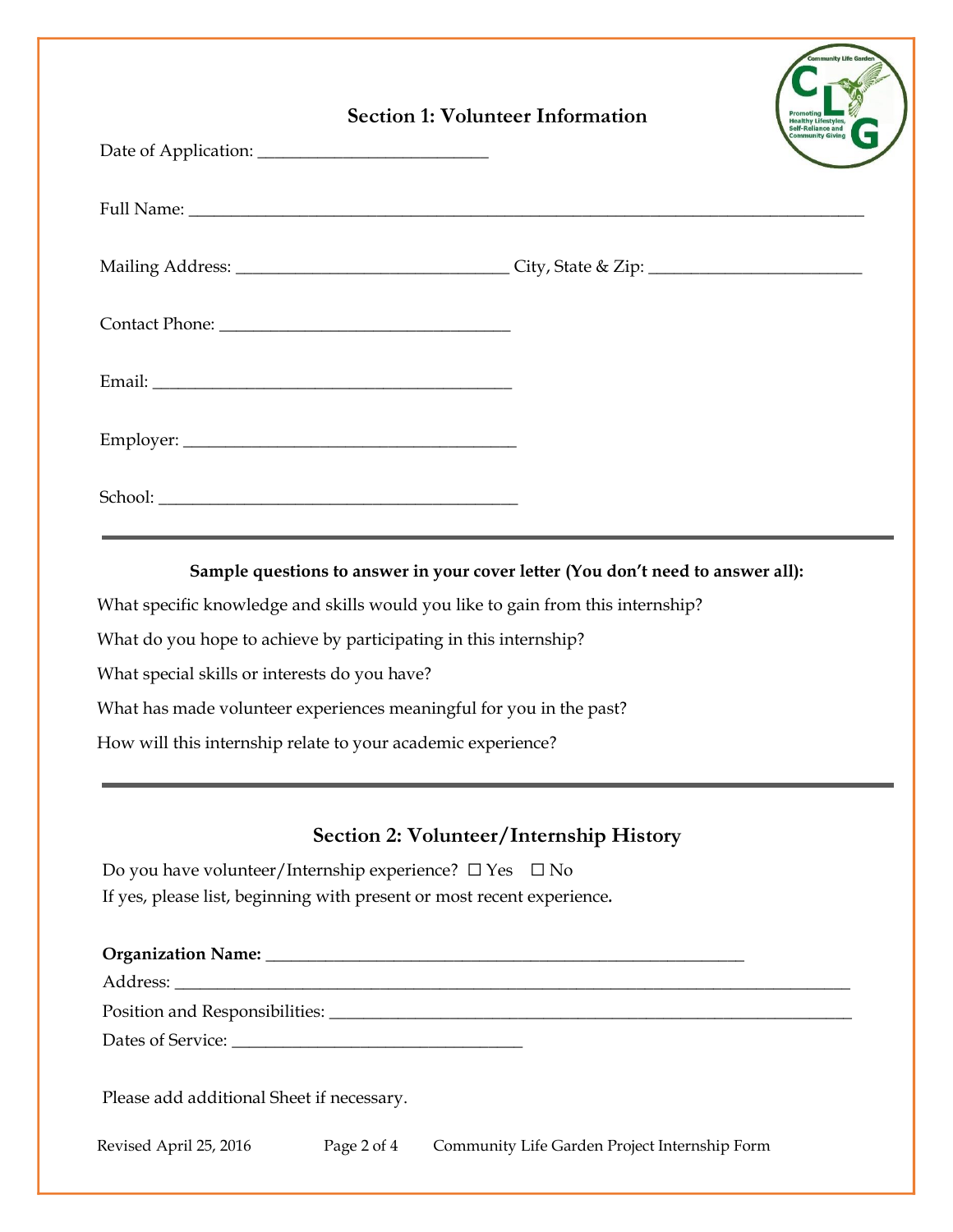### **Section 3: Personal References**



Please provide two non-family references:

Name:

Mailing Address:

Telephone Number: Relationship:

| Name:             |    |
|-------------------|----|
| Mailing Address:  |    |
| Telephone Number: | R٥ |

elationship:

Do you hold a valid driver's license?  $\Box$  Yes  $\Box$  No If yes, which state? \_\_\_\_\_\_ Driver's License Number: (Will be asked upon acceptance)

### **Section 4: Volunteer Acknowledgment**

I, \_\_\_\_\_\_\_\_\_\_\_\_\_\_\_\_\_\_\_\_\_\_\_\_\_\_\_\_\_\_\_\_\_\_\_\_\_\_\_\_ understand that the service I am performing for the Community Life Garden Project is being provided in a volunteer capacity. I understand that I will not receive any compensation or any other benefits in connection with my volunteer position. My volunteer role may include a few, if not all of the following assignments:

Coordinating and scheduling meetings, assisting in facilitating meetings, planning events, using Microsoft Office applications, conducting research and letter writing, data analysis, creating marketing materials, driving to meetings, developing business relationships, and participating in events and workshops.

To the best of my knowledge, there is nothing that will prevent me from being able to perform the essential duties of this volunteer position.

Signature: \_\_\_\_\_\_\_\_\_\_\_\_\_\_\_\_\_\_\_\_\_\_\_\_\_\_\_\_\_\_\_\_\_\_\_\_\_\_\_\_\_\_\_\_\_\_\_\_ Date: \_\_\_\_\_\_\_\_\_\_\_\_\_\_\_